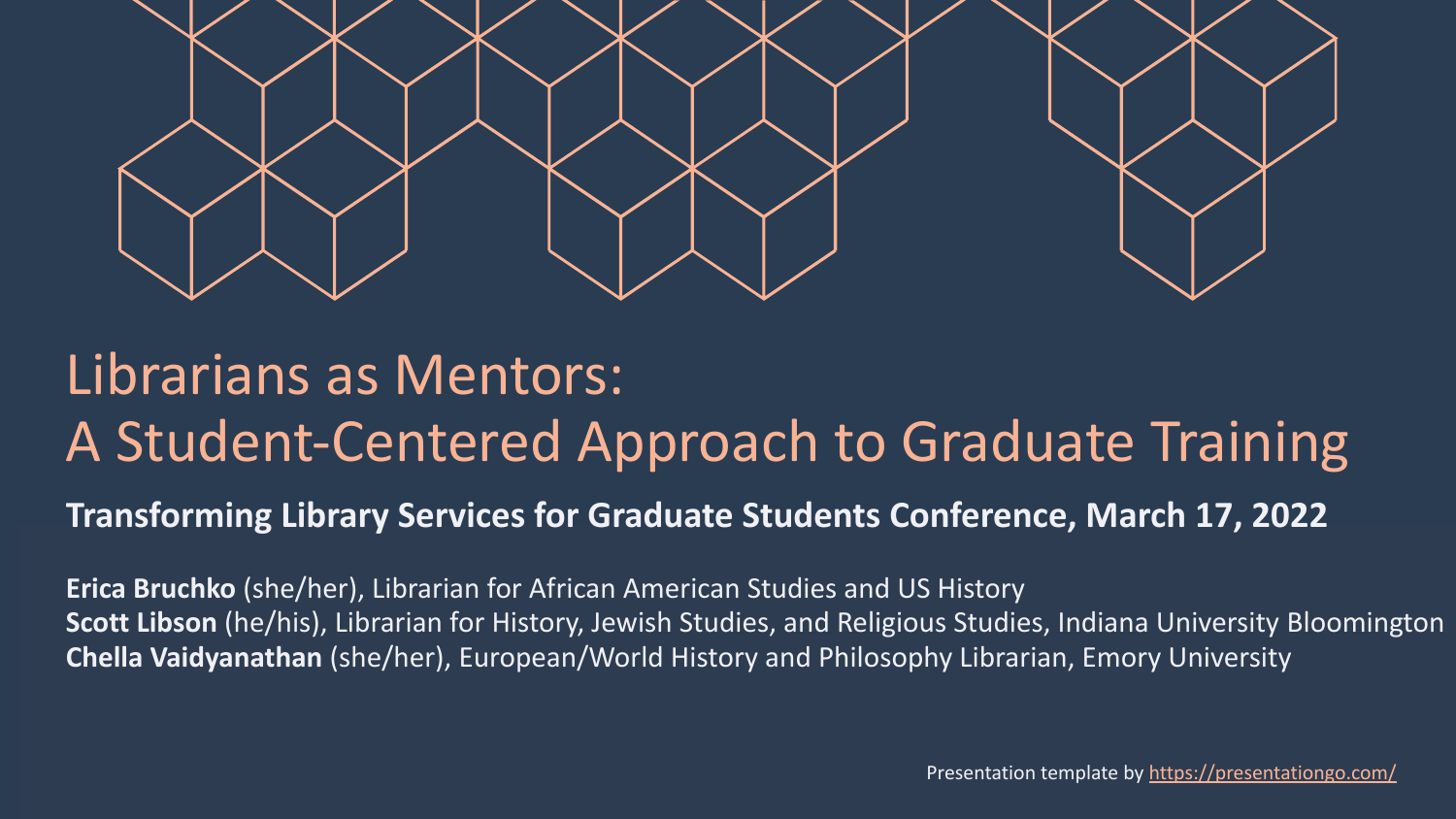## Land & Labor Acknowledgement

As members of the Emory and Indiana University communities, we respectfully acknowledge that the territory our institutions occupy are the true ancestral and unceded homelands of the Chickasaw, Cherokee, Muscogee, Miami, Delaware, Potawatomi, and Shawnee people.

We wish to elevate the diverse histories and cultures that have experienced erasure, violence, and oppression as a result of white supremacy. As we gather in this virtual space, we invite you to share the names of the the indigenous people who lived, and continue to live, on the land where you reside and work - https://native-land.ca/.

We mourn the loss of life and liberty of the millions of enslaved people whose labor has contributed to the great wealth of this nation and our institutions. We acknowledge the long-lasting impact on Black communities and commit ourselves to the work of justice for our colleagues, friends, and fellow citizens.

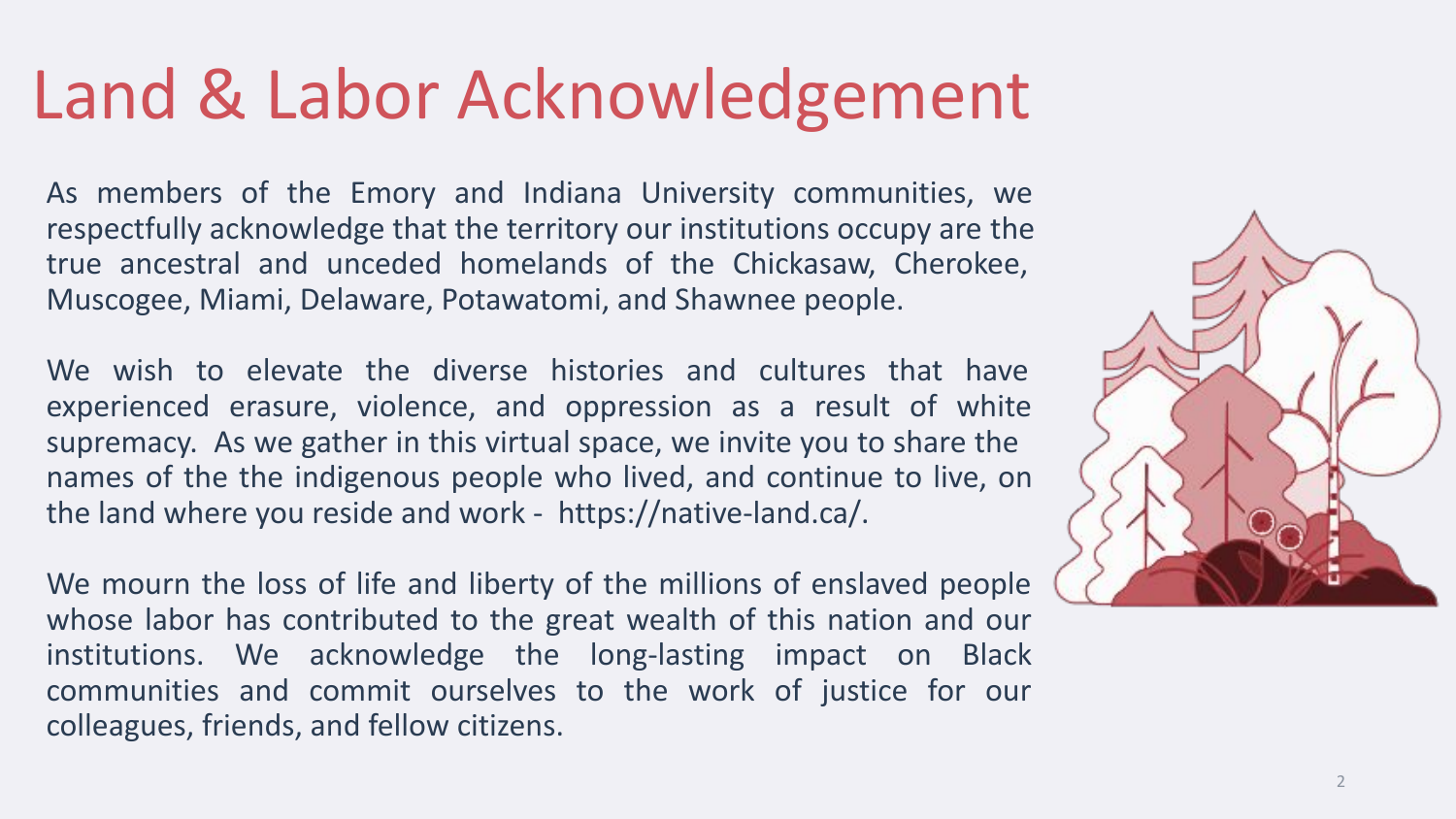# Outline, Goals

## & Takeaways

**Outline** - (a) Introduction & Welcome (b) Overview of Literature (c) Mentoring & Subject Librarianship (d) Case Studies (e) Informal & Formal Mentoring Guidelines

**Goals** - Attendees will be able to: (i) use the information presented to assess mentorship opportunities for various graduate students at their institutions; (ii) brainstorm informal and formal avenues for supporting the professional success of these students and chart a course for implementation; (iii) understand the unique role that librarians can play in helping students identify and develop their career paths.

creating a student-centered mentoring program for your graduate students. **Takeaways** - Resources and documentation to help you develop a plan for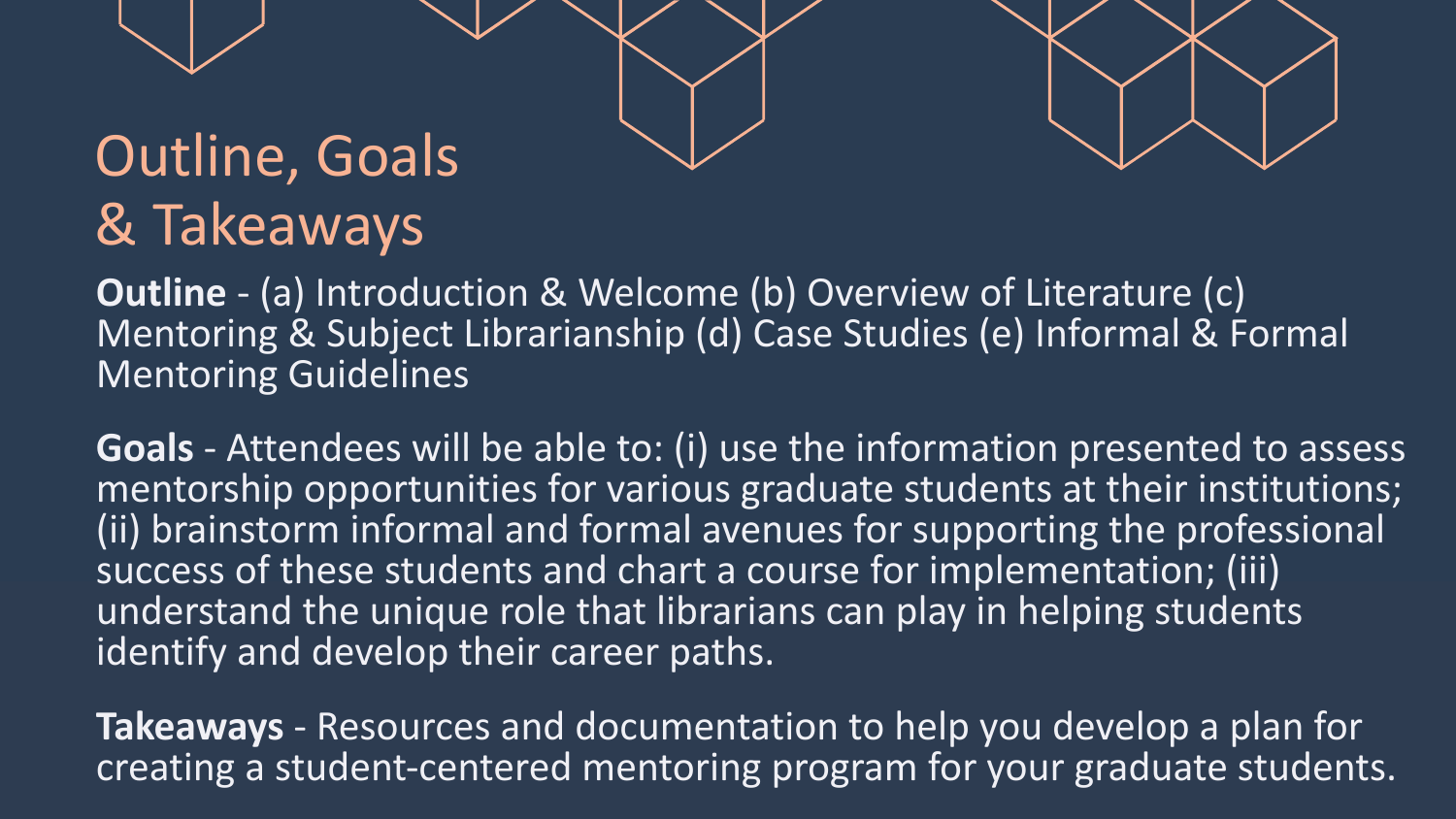# Definitions of Mentoring

**The Ohio State University Protégé Toolkit** - "A mentor is an expert who provides wisdom and guidance based on his or her own experience. Like coaching, mentoring focuses on solutions rather than problems. There is more 'telling' in mentoring than in coaching, since the mentor serves as an advisor and guide."

**Rackham Graduate School (University of Michigan), "How to Mentor Graduate Students: A Guide for Faculty"** - "The role of a mentor in [graduate education] is to teach, sponsor, encourage, counsel and befriend a less skilled or less experienced person for the purpose of promoting the latter's professional and/or personal development."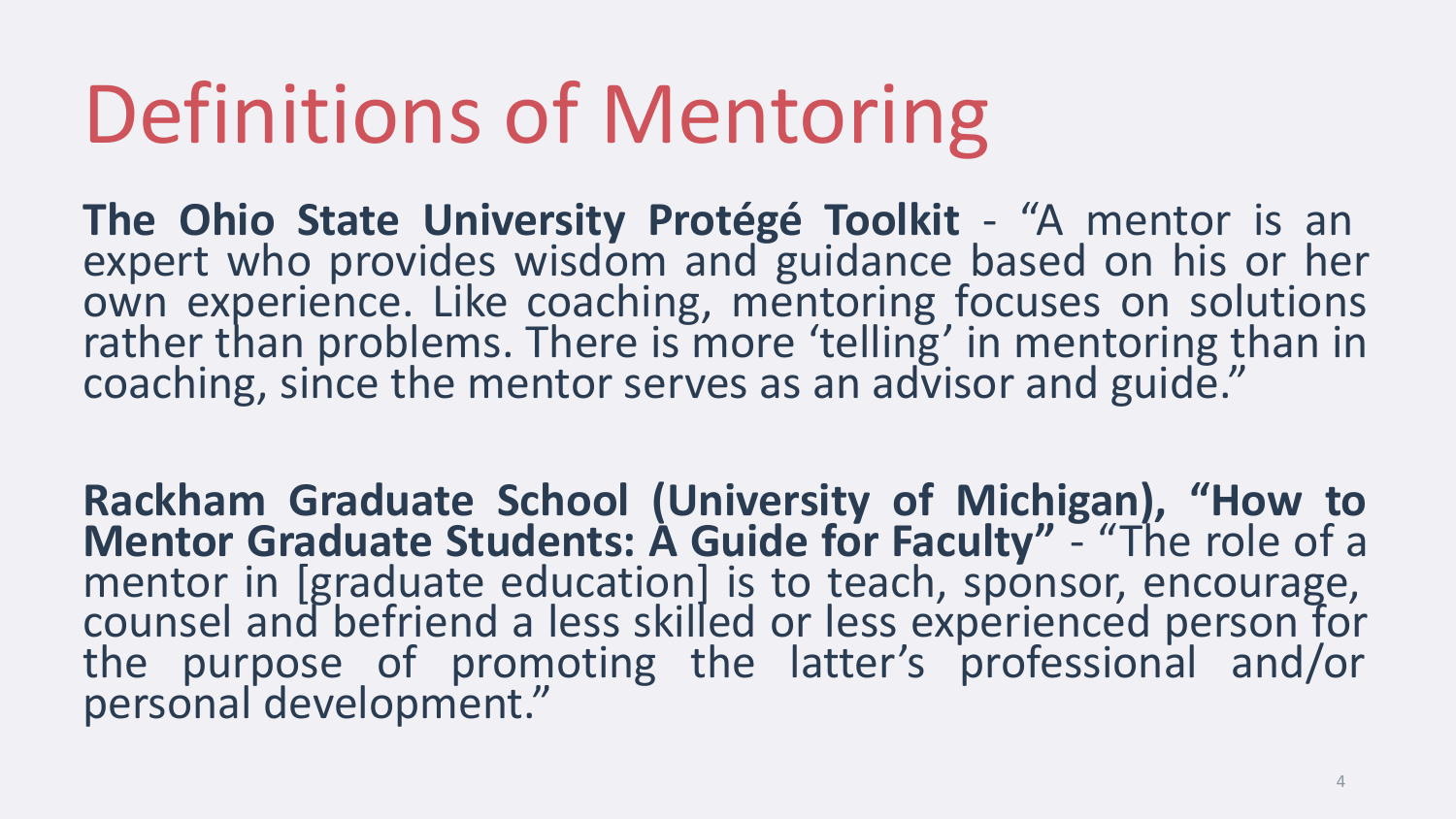#### Overview of Academic Literature

**Summary** - Existing literature focuses on (a) librarians mentoring LIS students; (b) teaching faculty mentoring graduate students; (c) how libraries can support graduate students (largely thanks to the TLGS conferences)

#### **Takeaways that inform our presentation today**

- (a) important to mentor graduate students, especially disadvantaged and underrepresented populations
- (b) many different types of mentoring: informal vs. formal, one-to-one vs. group, instrumental vs. relational, reverse, omnidirectional, etc.
	- (i) we will focus on informal vs. formal mentoring
- (c) the need to take a very individualized approach to mentoring, "whole-person mentoring" (James et al., "Are you My Mentor?")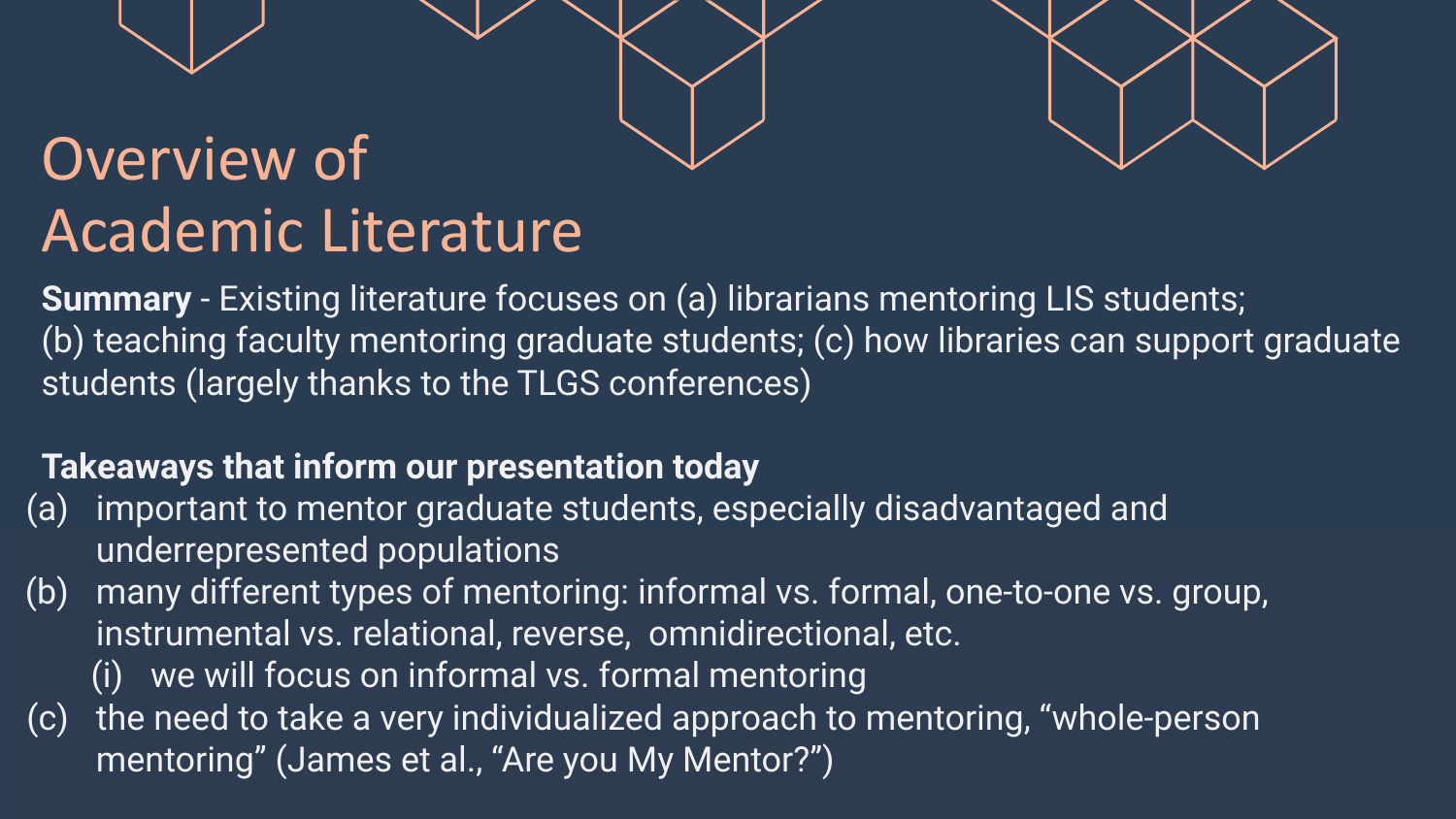# Mentoring in the Context of Subject Librarianship

**Communities of mentors** - We are subject librarians. We recognize the many professions within librarianship that can offer mentorship for graduate students.

**Communities of mentees** - As subject librarians we mentor many different types of mentees. The landscape is very complex and varied.

- (a) Undergraduate students
- (b) LIS students
- (c) PhD students
- Librarians/library staff

**Mentees will have diverse backgrounds** - racial, ethnic, gender, educational, economic, etc. Mentors must acknowledge their own limited perspective and experience. They must recognize and advocate for underrepresented groups within the profession.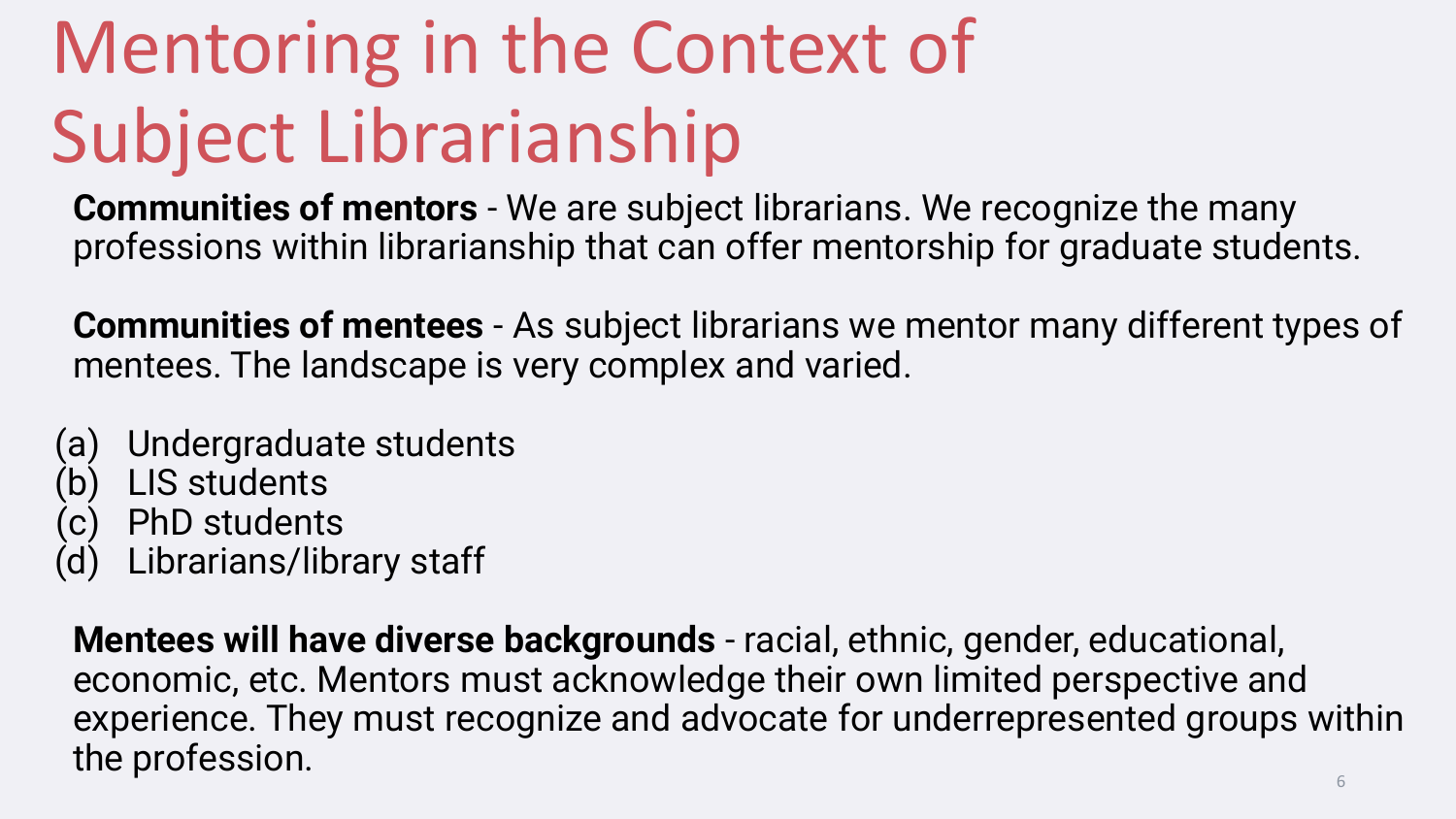# Mentoring Gaps & Librarian Roles

**Mentoring Gaps -** At present, mentoring programs offered by departments and career centers focus on particular aspects pertinent to their areas. Hence, graduate students encounter gaps that these programs do not address holistically. Examples include mastering research skills, preparing for specific careers, developing lifelong learning skills, negotiating salary and benefits, understanding work-life balance and financial literacy, etc.

**Librarians' Role -** Graduate students feel more comfortable sharing their concerns and talking about these gaps to librarians. Hence, they can play a role by acting as mediators between these different groups and encouraging them to design a holistic program that addresses these gaps.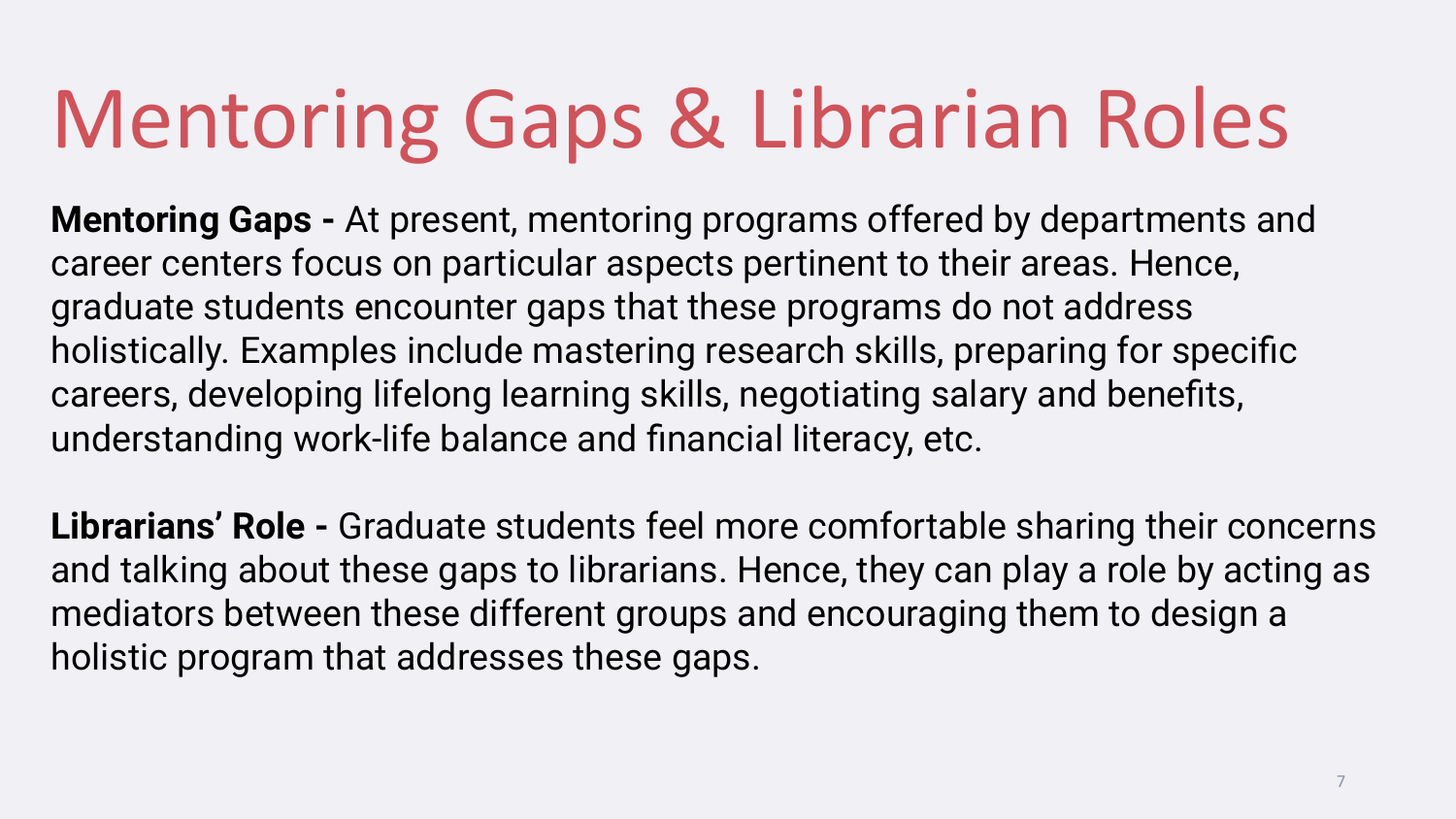### Case Studies: Formal Mentorship

#### **Cases**

- (a) RUSA History Section
- (b) Asian Pacific American Librarians Association
- (c) Woodruff Fellowship at Emory University
- (d) American Historical Association
- (e) Internships through an LIS school
- (f) Departmental professionalization seminars

**There are many other formal mentoring programs we are not discussing, including**

- (a) Association of Research Libraries Kaleidoscope Program
- (b) We Here Mentorship Program
- (c) ACRL Spectrum Scholarship Program
- (d) Mentorship programs in other ALA sections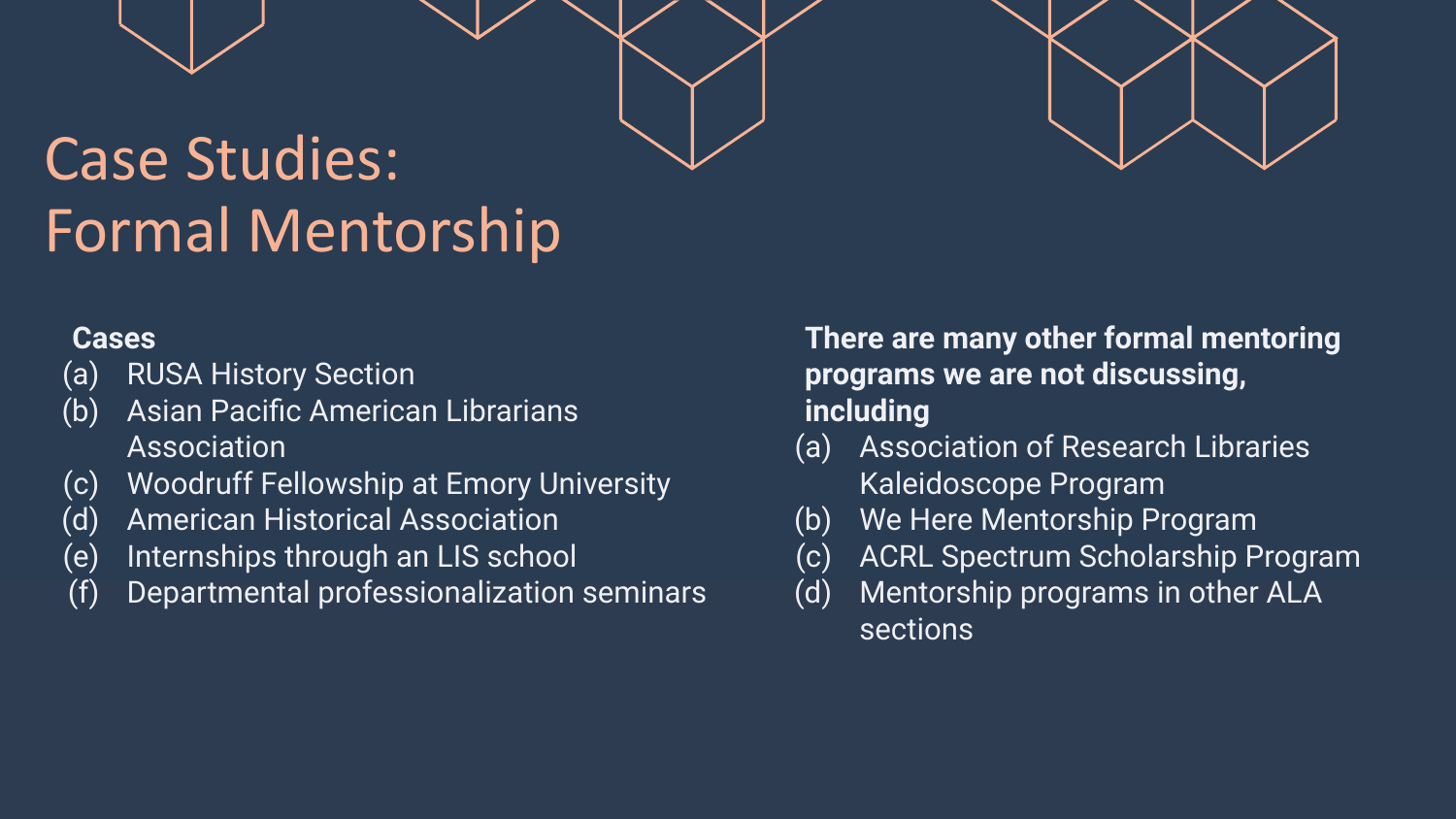

#### Case Studies: Informal Mentorship

#### **Here we will talk about a few personal interactions**

- (a) Scott Libson
- (b) Chella Vaidyanathan
- (c) Erica Bruchko

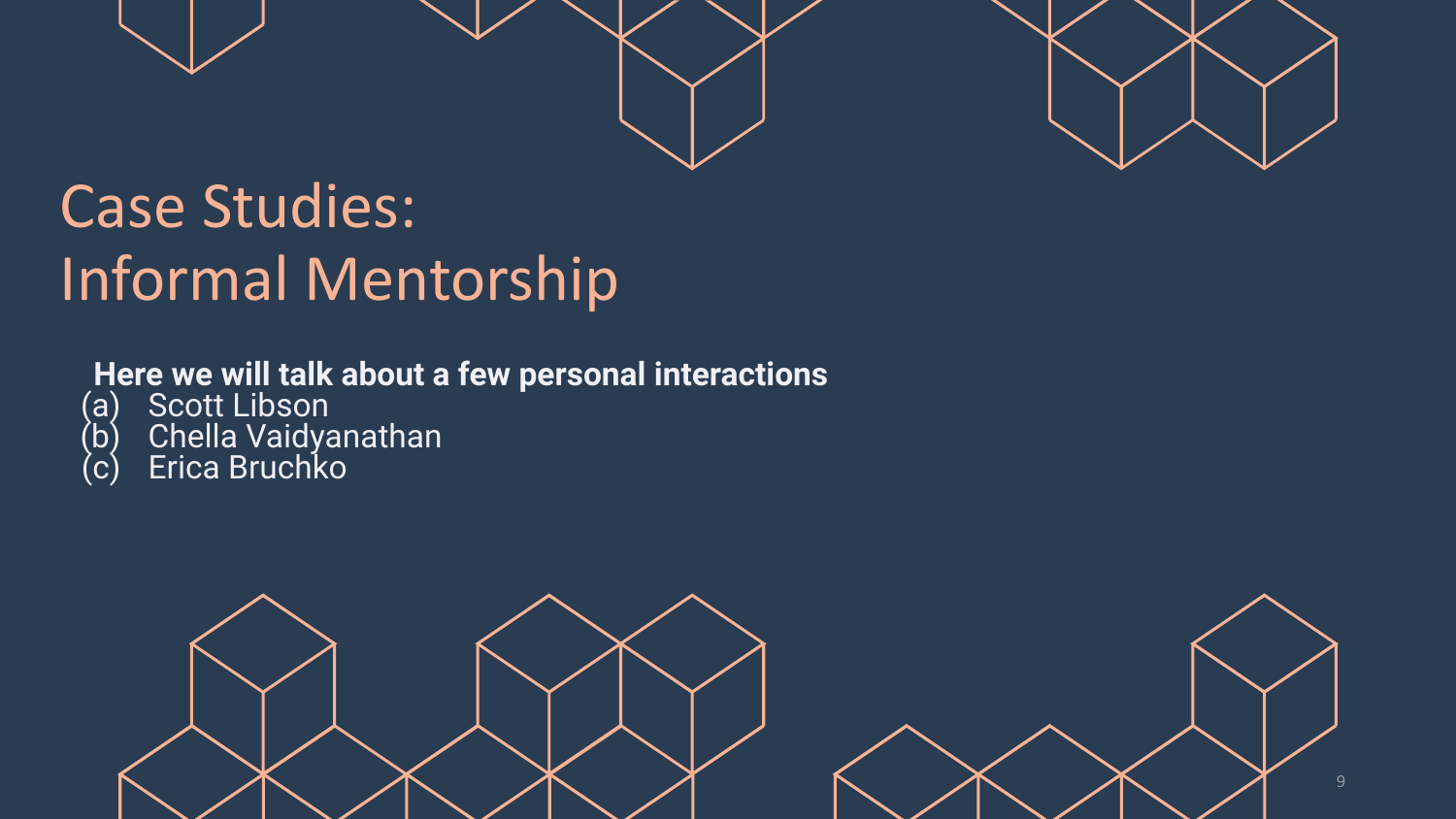# Points of Intervention & Mentoring Guidelines

**Need for Programmatic Awareness** - Initiate discussions about the need for programmatic awareness so that the various stakeholders realize the need for having common goals.

**Provide Mentoring Guidelines** - Talk about developing a broader mentoring program addressing the gaps and building on the strengths of the existing program.

- Conduct a survey
- Identify gaps
- Develop a holistic approach to mentoring
- Adopt an inclusive approach (DEI and SJ)

**Graduate Students Appraisal -** Help graduate students with self-appraisal

**Offer to research relevant resources and checklists -** Offer to look up resources and checklist for designing an inclusive and holistic mentoring program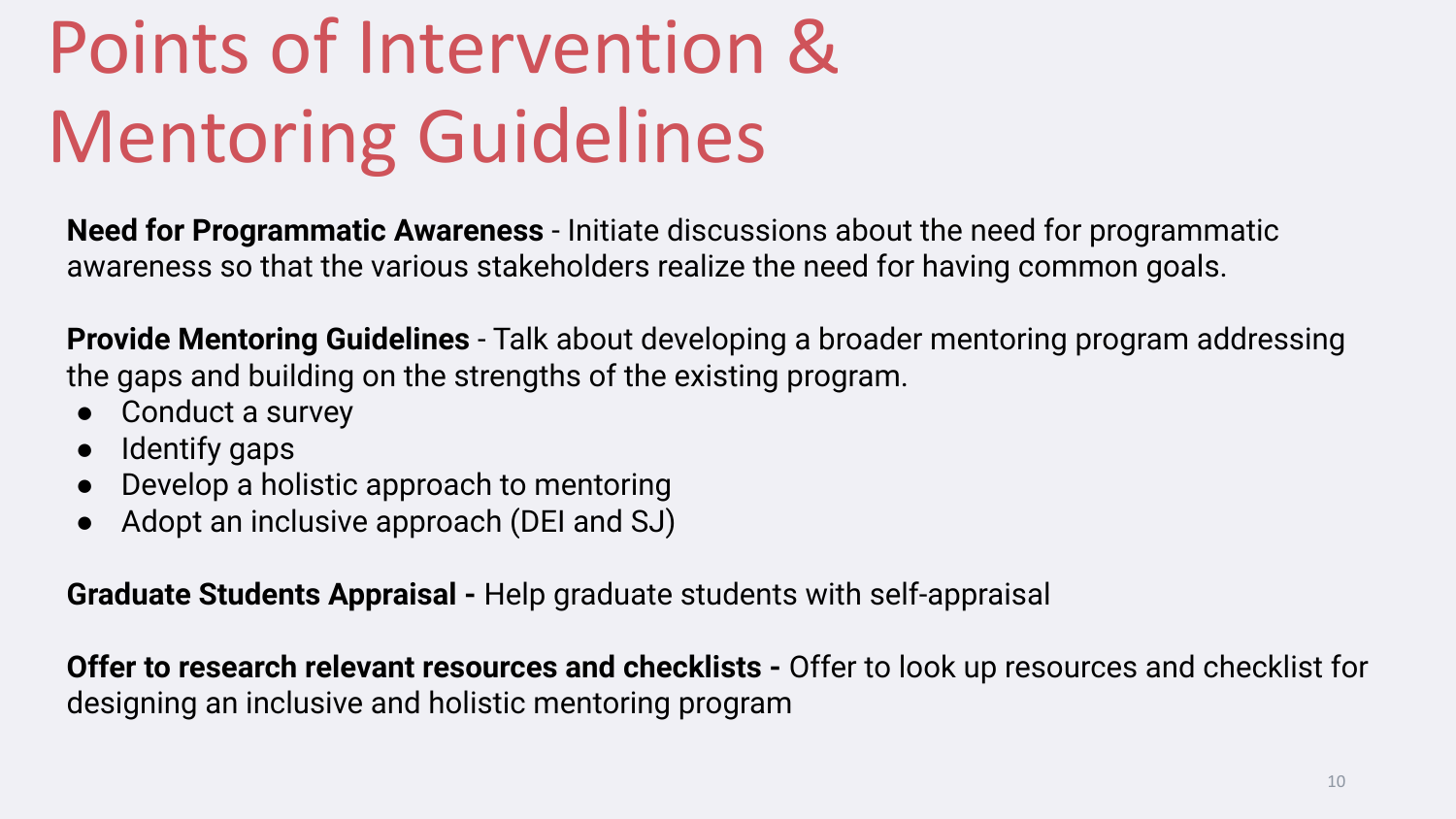### Checklists & Other Resources

**Formal Mentoring Program Documentation** 

(a) full-scale curricula to develop a specific area of expertise

- (b) career planning and skill building worksheets
- (c) mentor/ mentee checklists
- (d) mentor/mentee memoranda of understanding
- (e) suggested activities
- (f) timelines

**Suggested resources:** <https://guides.libraries.emory.edu/TLSGS2022>

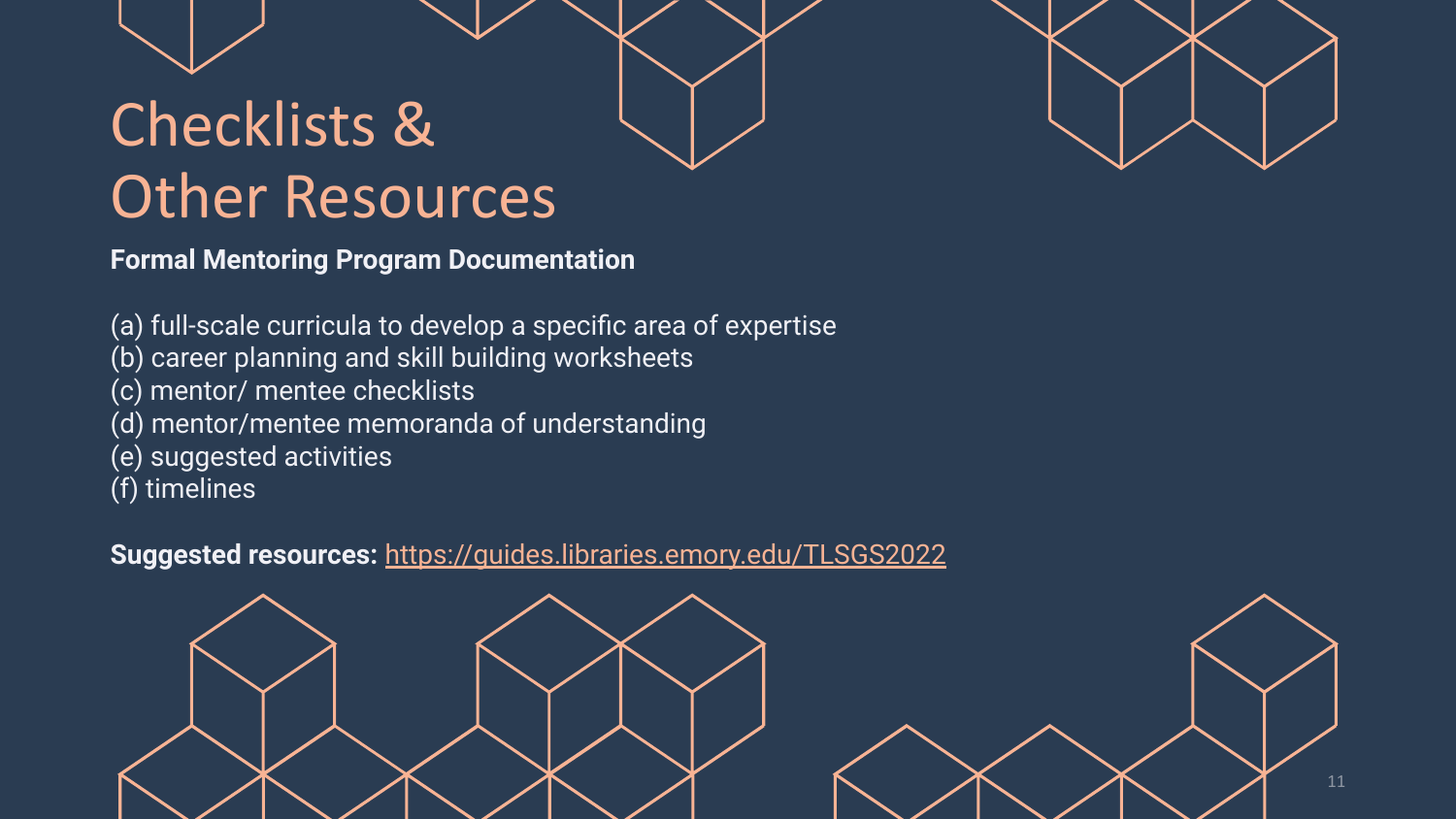# Selected Bibliography

Farrell, B. (2020). Supporting the Whole Person: Structuring Graduate Student Work to Be Meaningful and Empowering. In C. Forbes & P. Keeran (Eds.), *Academic library* 

*services for graduate students: Supporting future academics and professionals* (pp. 180–196). Libraries Unlimited.

Forbes, C., & Bowers, J. (2019). Emotional silos: A review of doctoral candidates' isolating experiences and the role for academic librarians in campus-wide support

networks. *Information Research: An International Electronic Journal, 24(1)*.<http://informationr.net/ir/24-1/isic2018/isic1823.html>

James, J. M., Rayner, A., & Bruno, J. (2015). Are You My Mentor? New Perspectives and Research on Informal Mentorship. *The Journal of Academic Librarianship, 41(5)*,

532–539.<https://doi.org/10.1016/j.acalib.2015.07.009>

Montgomery, B. L., Dodson, J. E., & Johnson, S. M. (2014). Guiding the Way: Mentoring Graduate Students and Junior Faculty for Sustainable Academic Careers. *SAGE* 

*Open, 4(4)*[. https://doi.org/10.1177/2158244014558043](https://doi.org/10.1177/2158244014558043)

Pandit, K. (2020). Mentoring graduate students in an era of faculty career restructuring. *Journal of Geography in Higher Education, 44(3)*, 335–349[.](https://doi.org/10.1080/03098265.2020.1771548)

<https://doi.org/10.1080/03098265.2020.1771548>

Renfro, C., & Stiles, C. (Eds.). (2018). *Transforming libraries to serve graduate students*. Association of College and Research Libraries.

Rod-Welch, L. J., & Weeg, B. E. (Eds.). (2021). *Academic library mentoring: Fostering growth and renewal* (Vol. 1–3). Association of College and Research Libraries.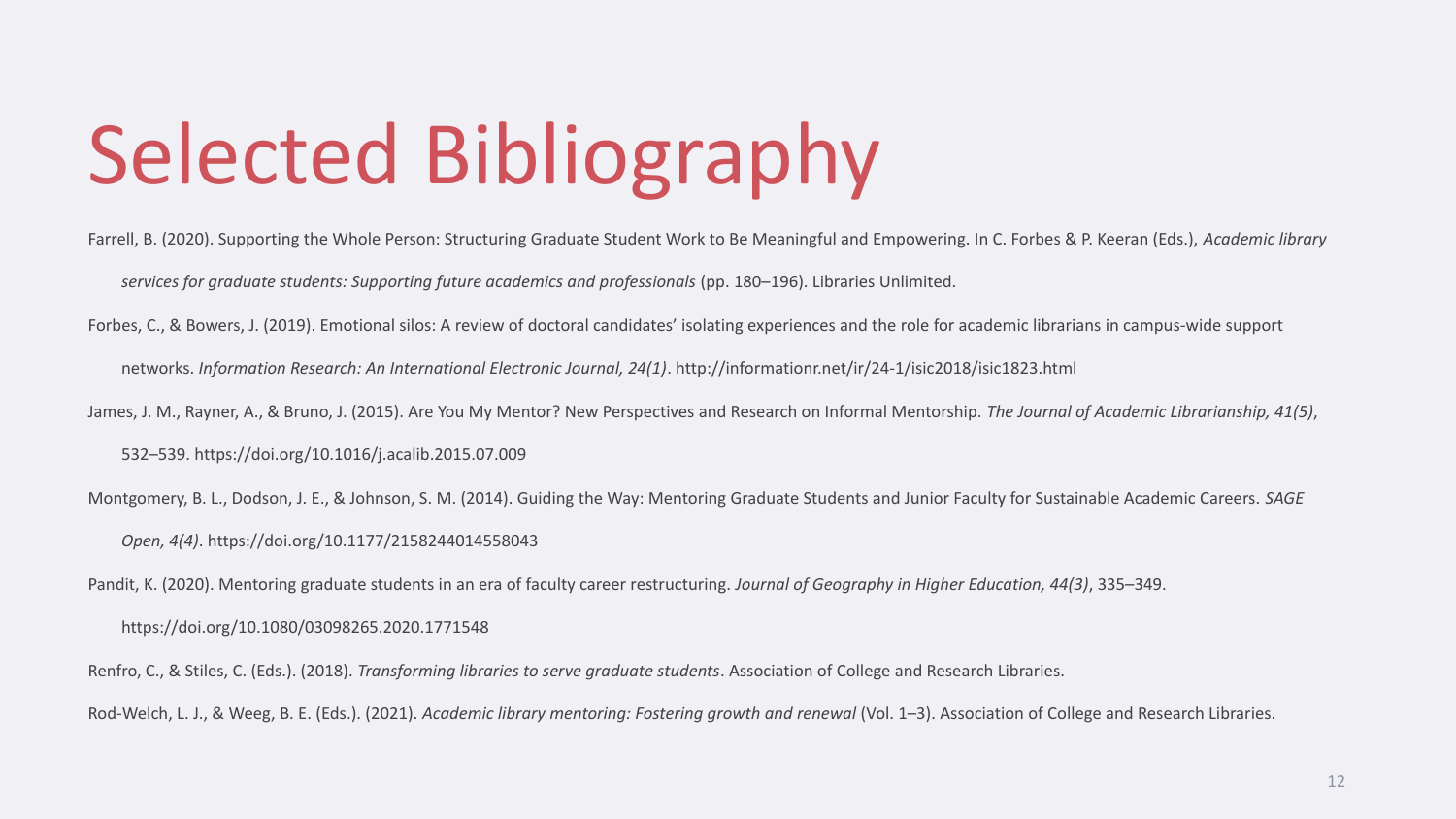

## Q&A We welcome your questions!